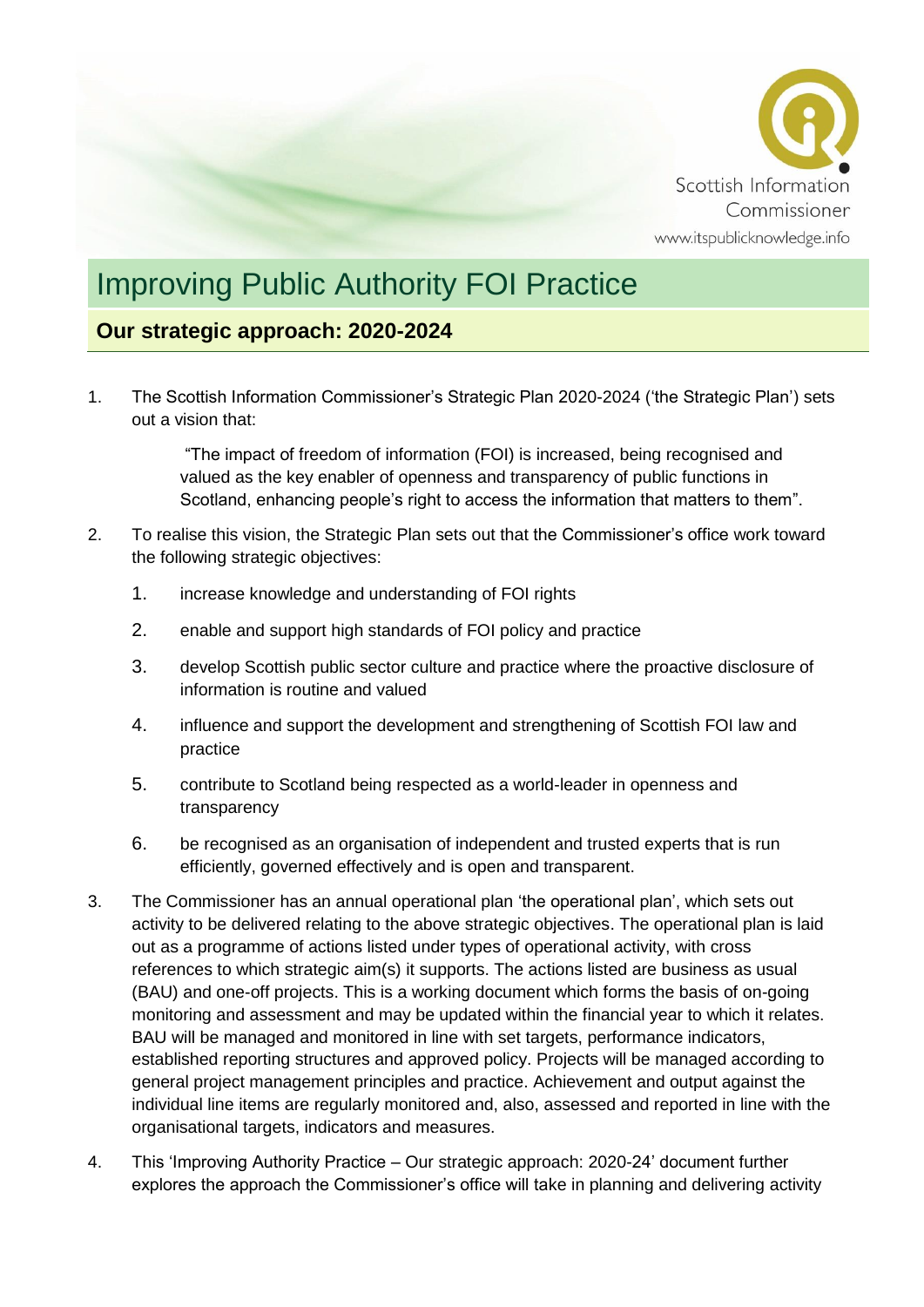in relation to improving authority practice, and how impact in these areas will be measured, across the lifespan of the Strategic Plan.

## **Our approach to improving authority practice**

5. In relation to the second strategic objective, to "*enable and support high standards of FOI policy and practice"*, the Strategic Plan sets out that:

> "We will do this through a combination of proactive as well as reactive regulation, advice, assistance, training and appropriate collaboration with Scottish public authorities to help them develop and maintain improvements in FOI policy and practice. We will also use our enforcement powers where appropriate both in individual applications and in our proactive interventions".

6. In relation to the third strategic objective, to "*develop Scottish public sector culture and practice where the proactive disclosure of information is routine and valued"*, the Strategic Plan sets out that:

> "Through our training, engagement, collaboration and regulation work, we will help develop public authority FOI practice and culture, with an increased focus on proactive publication of information, allowing public authorities to both recognise and then capitalise on the benefits of FOI, and the transparency and openness it enables. Through our direct engagement as regulators, and our wider work with initiatives such as the  $OGP<sup>1</sup>$ , we will show the benefits to authorities of viewing their FOI outputs as a core function, rather than an additional burden. In doing so, we will highlight openness and transparency as core values in the National Performance Framework<sup>2</sup>, and show how, by enabling them, FOI permeates through and actively contributes to the public authorities' meeting of the National Outcomes"3.

- 7. Across 2020 2024 our operational planning and delivery in relation to the above areas will focus on the following themes and priorities:
	- (i) **Promoting** the value of FOI to Scottish public authorities, highlighting the organisational and societal benefits of good FOI practice, and the risks associated with poor practice.
	- (ii) **Monitoring and assessing** the FOI practice and performance of Scottish public authorities to inform our own activity, priorities and actions.
	- (iii) **Supporting** public authorities to develop and improve FOI practice and performance, either proactively through the provision of training, resources, guidance and events, or reactively through specific, targeted regulatory activity.
	- (iv) **Enabling** public authorities to initiate their own FOI improvement by creating and facilitating opportunities which support this, including peer-to-peer networking.
	- (v) **Collaborating** with stakeholders and partner organisations in appropriate initiatives which support improvements in FOI practice and performance.

-

<sup>1</sup> Open Government Partnership

<sup>2</sup> <https://nationalperformance.gov.scot/>

<sup>3</sup> <https://nationalperformance.gov.scot/national-outcomes>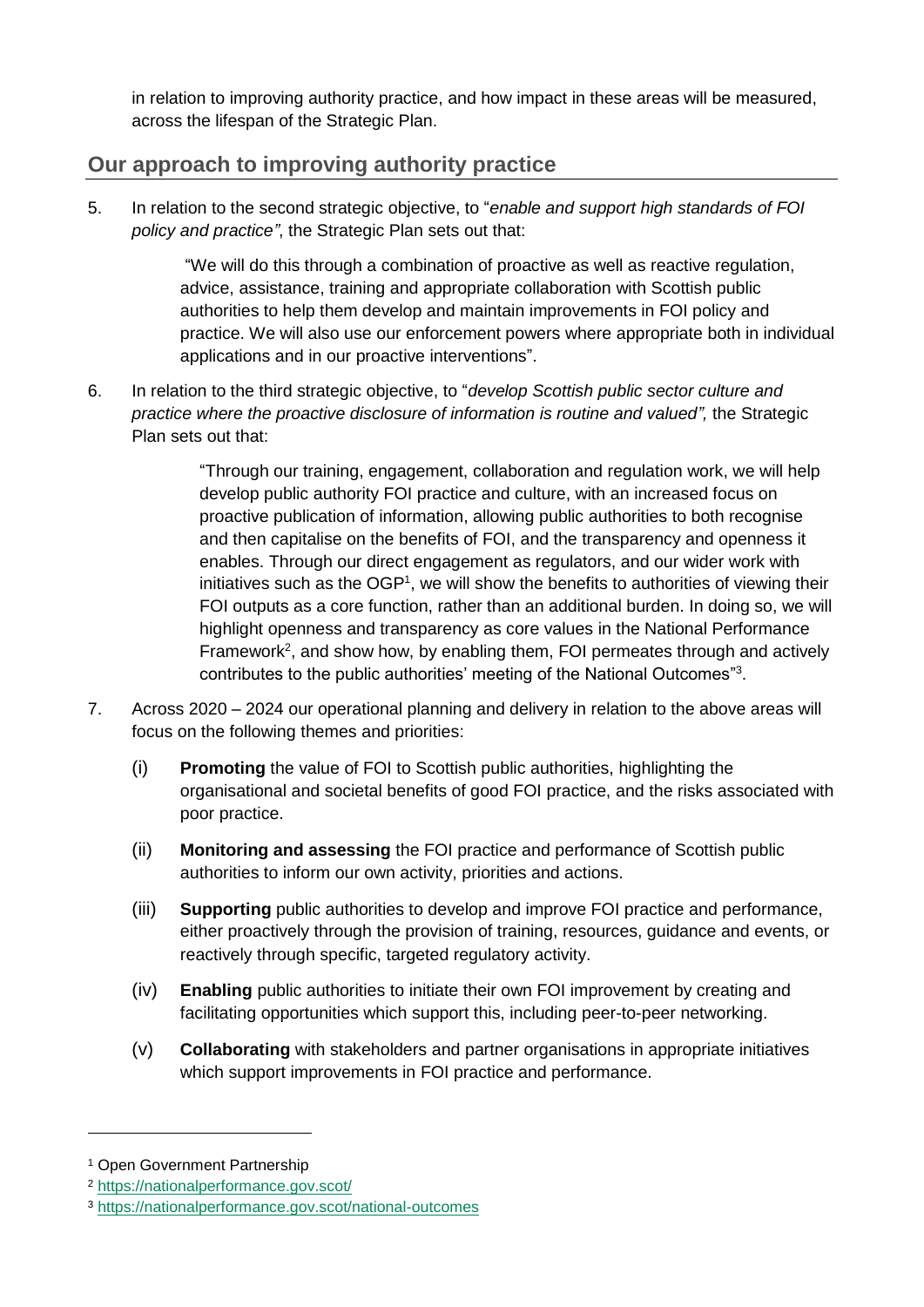(vi) **Engaging** actively and openly with public authority stakeholders through a range of appropriate channels, exploring innovative routes to enhance engagement, where appropriate.

#### **Our methods**

- 8. Our methods in delivering this work will include:
	- (i) Creating opportunities to lead and shape the FOI narrative in Scotland, communicating the value of FOI, the societal benefits which arise from it, and the role that openness, transparency and accountability play in strengthening public trust in institutions.
	- (ii) Encouraging authorities to view FOI as an essential core function, recognising the relationship between FOI and other key organisational priorities; including good governance, stakeholder relations, customer service, co-production, open government and public trust.
	- (iii) Reinforcing that effective proactive publication is a fundamental element of good FOI practice, and highlighting the benefits that the timely, accessible publication of information in the public interest can bring.
	- (iv) Developing and delivering targeted and appropriate messaging for staff across organisations, with a particular focus on those with day-to-day responsibility for FOI compliance and senior managers responsible for organisational culture and practice.
	- (v) Highlighting examples of public authority good practice in FOI, and creating opportunities for relevant experiences to be promoted, shared and learned from.
	- (vi) Encouraging and supporting peer-to-peer networking to facilitate the sharing of best practice and stimulate opportunities for peer support.
	- (vii) Collecting, monitoring and assessing data on Scottish public authority FOI practice and performance from a range of relevant sources, including quarterly statistical returns and ad-hoc surveys.
	- (viii) Undertaking informed, proportionate and targeted regulatory activity, through both the investigation of individual applications and the use of interventions to improve specific elements of practice and performance.
	- (ix) Developing and improving the Commissioner's guidance, training and resources, to ensure they are accessible, engaging, user-friendly, fit-for-purpose and informed by best practice.
	- (x) Maintaining and developing communication channels to enable support to be promoted through a range of accessible routes.
	- (xi) Engaging positively and collaboratively with opportunities to improve FOI law, policy and guidance, providing informed, targeted and evidenced-based opinion and advice.
	- (xii) Collaborating with partners, including sectoral / representative organisations, to share experience, build networks and co-produce solutions, maximising the impact and effectiveness of our activity.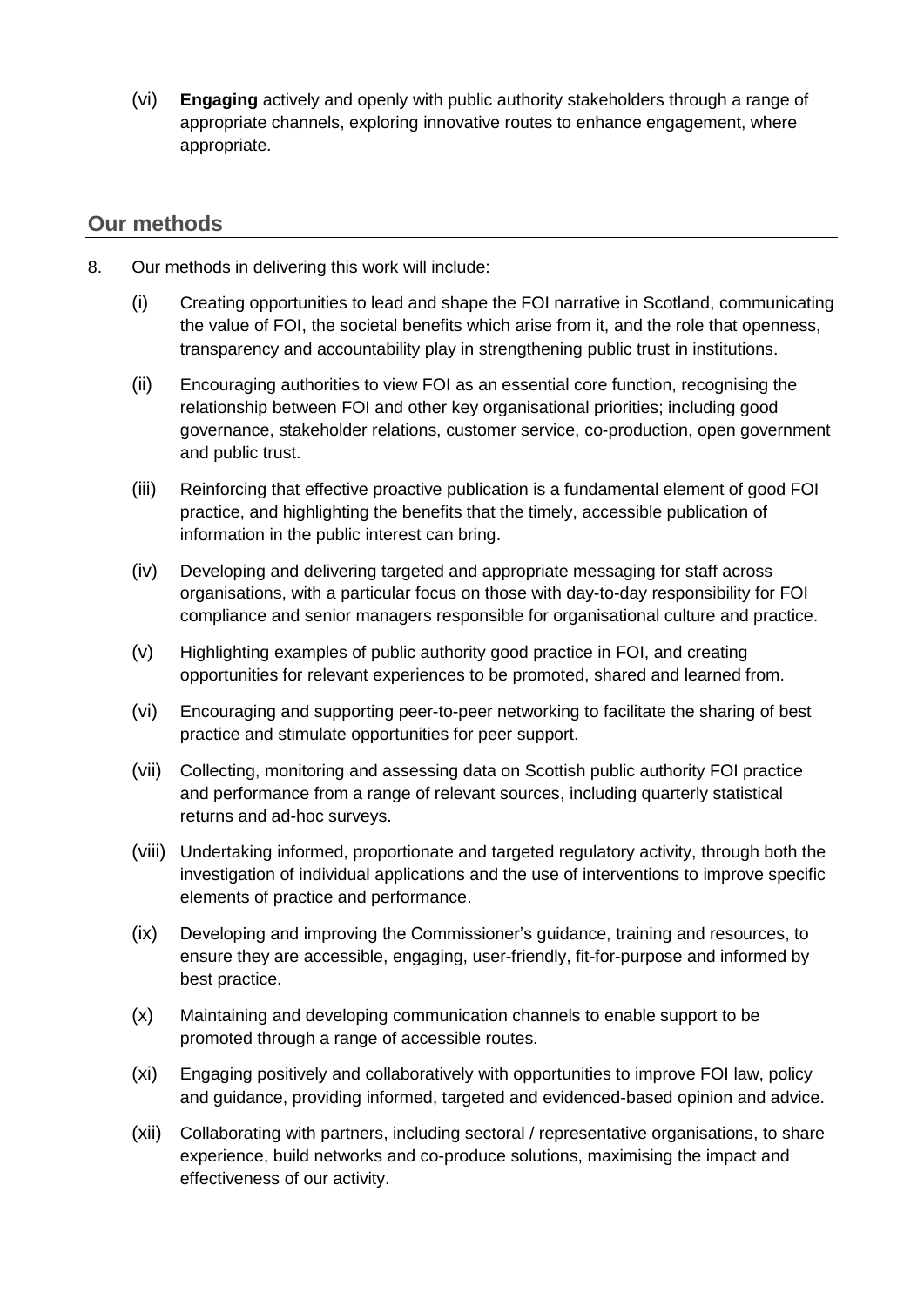### **How we will measure activity and impact in this area**

- 9. The impact we seek to make from our activity to improve authority practice includes:
	- (i) Improved compliance with FOI timescales
	- (ii) Fewer technical breaches of FOI law
	- (iii) Enhanced proactive publication by authorities, which is informed by the needs of service-users
	- (iv) An FOI practitioner community which is confident, empowered and knows where to go for advice and support.
- 10. We will measure progress in relation to activity and impact through:
	- (i) Data from quarterly statistical returns, and the Commissioner's interventions and appeals
	- (ii) Periodic ad-hoc survey and monitoring activity, including surveys of FOI practitioner attitudes and experiences and monitoring of compliance with the FOI duty to publish
	- (iii) Engagement and interaction with the Commissioner's online resources, communications and guidance, participation in events and forums;
	- (iv) Periodic evaluations of resources, events and forums

#### **Contact us**

**Scottish Information Commissioner** Kinburn Castle Doubledykes Road St Andrews, Fife KY16 9DS

t 01334 464610 f 01334 464611 enquiries@itspublicknowledge.info

#### **[www.itspublicknowledge.info](http://www.itspublicknowledge.info/)**

© Scottish Information Commissioner 2021

You may use and re-use this information (not including logos) free of charge in any format or medium, under the terms of the Open Government Licence v3.0. To view this licence, visit <http://www.nationalarchives.gov.uk/doc/open-government-licence/version/3/>